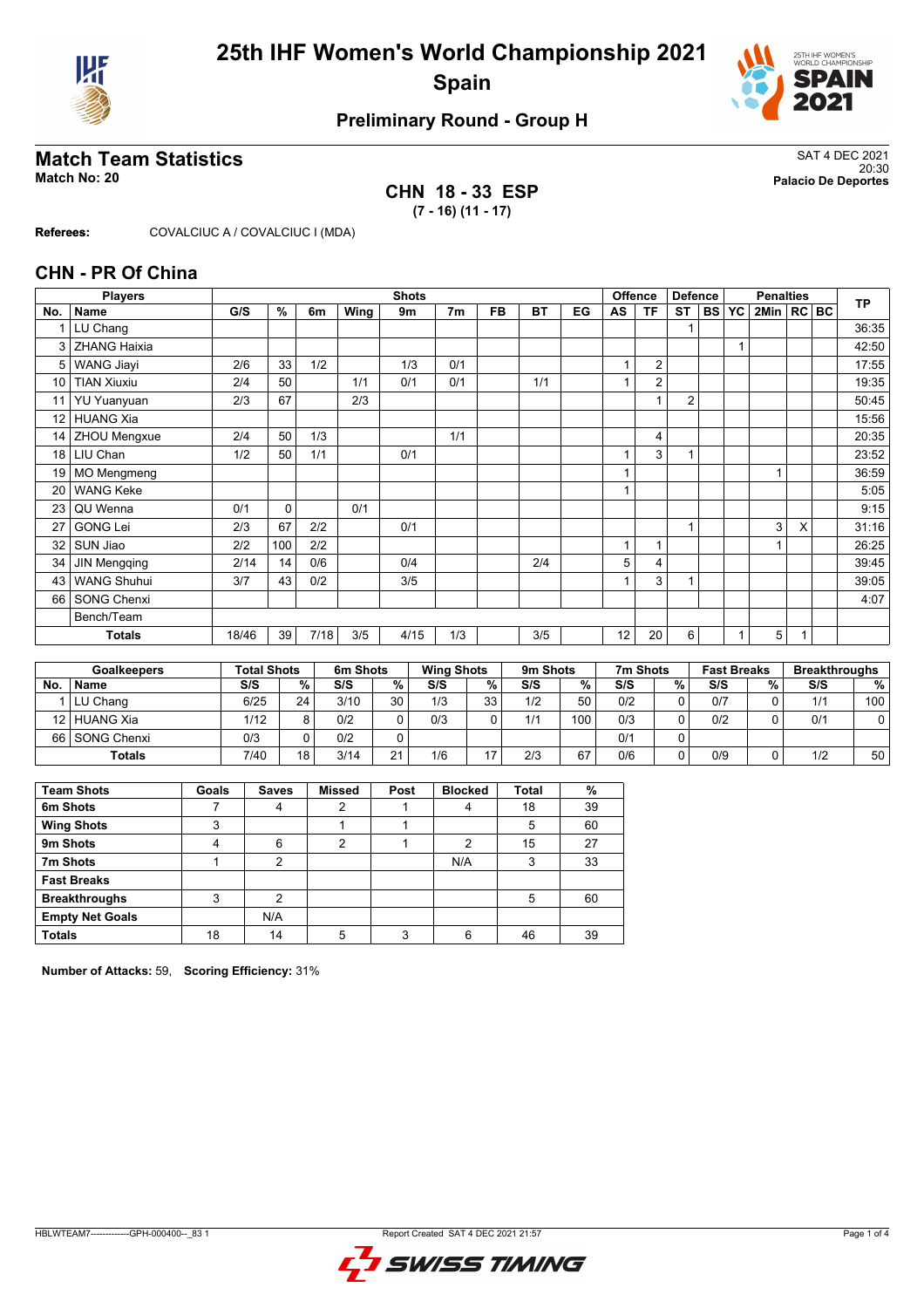



## **Preliminary Round - Group H**

# **Match Team Statistics** SAT 4 DEC 2021

20:30 **Match No: 20 Palacio De Deportes CHN 18 - 33 ESP (7 - 16) (11 - 17)**

**Referees:** COVALCIUC A / COVALCIUC I (MDA)

### **CHN - PR Of China**

| <b>Players</b>                   |                  |                                 |                                 |                      | <b>Shots Distribution</b>         |                             |            |                             |                            |                                   |     |                                                 |
|----------------------------------|------------------|---------------------------------|---------------------------------|----------------------|-----------------------------------|-----------------------------|------------|-----------------------------|----------------------------|-----------------------------------|-----|-------------------------------------------------|
| Goals / Shots                    |                  |                                 |                                 |                      |                                   |                             |            |                             |                            |                                   |     |                                                 |
| 1 LU C                           | 3 ZHANG H        | 5 WANG J                        | 10 TIAN X                       |                      | 11 YU Y                           |                             |            | 12 HUANG X                  |                            | 14 ZHOU M                         |     |                                                 |
|                                  |                  | 1/1                             |                                 |                      |                                   | $\overline{1}/\overline{1}$ |            |                             |                            |                                   |     |                                                 |
|                                  | ш<br>u 1         | . .                             | $0/2$ $\blacksquare$            |                      | 1/1<br>. .                        |                             | . .<br>u 1 |                             |                            | $\blacksquare$ $\blacksquare$ 1/1 | 1/1 |                                                 |
| H.                               | u a              | $\blacksquare$ 1/1<br>0/1       | $\blacksquare$ 1/1              | 0/1                  | uв                                | 1/1                         | u p        |                             |                            |                                   |     |                                                 |
|                                  |                  | 1-Post                          | 1-Missed                        |                      | 1-Missed                          |                             |            |                             |                            | 1-Missed                          |     | 1-Blocked                                       |
| 18 LIU C                         | 19 MO M          | 20 WANG K                       | 23 QU W                         |                      | 27 GONG L                         |                             | 32 SUN J   |                             |                            | 34 JIN M                          |     |                                                 |
|                                  |                  | . .                             |                                 |                      | π.                                |                             | . .        | $\overline{1}/\overline{1}$ | Ţ.                         | $\overline{10/1}$                 |     | 1/3                                             |
| $\frac{1}{2}$ 1/2                | . .              | H H                             | ш.                              |                      | $\blacksquare$ $\blacksquare$ 2/2 |                             | . .        |                             | $1/1$ $\blacksquare$ $0/2$ |                                   | 0/1 | 1/3<br>п                                        |
| н.                               | . .<br>原因        | u u                             | uв                              |                      | $\blacksquare$ $\blacksquare$ 0/1 |                             | . .<br>原则  |                             |                            |                                   |     |                                                 |
|                                  |                  |                                 |                                 | 1-Post               |                                   |                             |            |                             |                            |                                   |     | 2-Missed 1-Post 1-Blocked                       |
| Team                             | 4-Blocked        | Offence                         |                                 |                      |                                   | <b>Defence</b>              |            |                             |                            |                                   |     | Goalkeepers                                     |
| Goals / Shots                    |                  |                                 |                                 |                      |                                   |                             |            |                             |                            |                                   |     | Saves / Shots                                   |
| $\sqrt{1/2}$<br>$\overline{2}/2$ | $\overline{2}/4$ | 0/0<br>$\overline{\phantom{0}}$ | 3/5<br>$\sqrt{3/6}$             |                      | 1/3                               | 0/0/                        | 3/5<br>╱   |                             |                            | 1/7                               |     | $\overline{0/2}$<br>$\overline{1}/\overline{1}$ |
| $\frac{1}{2}$ 5/8<br>1/2         | 3/7              | 2/5                             |                                 | <b>Breakthroughs</b> |                                   |                             | 3/5        |                             |                            | 2/4                               |     | 1/1                                             |
| $\blacksquare$ 2/3<br>1/3        | 1/1              |                                 |                                 |                      |                                   |                             |            |                             |                            | 2/14<br>н                         |     | 0/4<br>0/7                                      |
| 3-Post<br>5-Missed               | 6-Blocked        | /1/5<br>1/3                     | 0/0<br>0/2<br><b>Empty Goal</b> |                      | 0/1<br><b>Empty Goal</b>          | 1/3                         | 2/4        | $6/8$                       |                            |                                   |     |                                                 |
|                                  |                  | 7 <sub>m</sub>                  |                                 |                      |                                   |                             | ∖          | 7 <sub>m</sub>              |                            | 1 LU C                            |     |                                                 |
|                                  |                  | $4/8$                           |                                 |                      |                                   |                             | 6/7        |                             |                            | 1/7                               |     | $\overline{0/1}$<br>1/1                         |
|                                  |                  | 1/7                             | 0/0                             |                      | 9/11                              |                             | 0/0        |                             |                            | 1/2                               |     | 1/1                                             |
|                                  |                  | 3/5                             |                                 | <b>Fast Breaks</b>   |                                   |                             |            | 2/3                         |                            | 2/10<br>U.                        |     | 0/2<br>0/1                                      |



 $\overline{0/1}$ 

٠ ţ.

H

F

0/2

12 HUANG X

66 SONG C

0/4 0/3 0/3

 $\frac{1}{2}$ <br> $\frac{1}{2}$ <br> $\frac{1}{2}$ 

Н

H H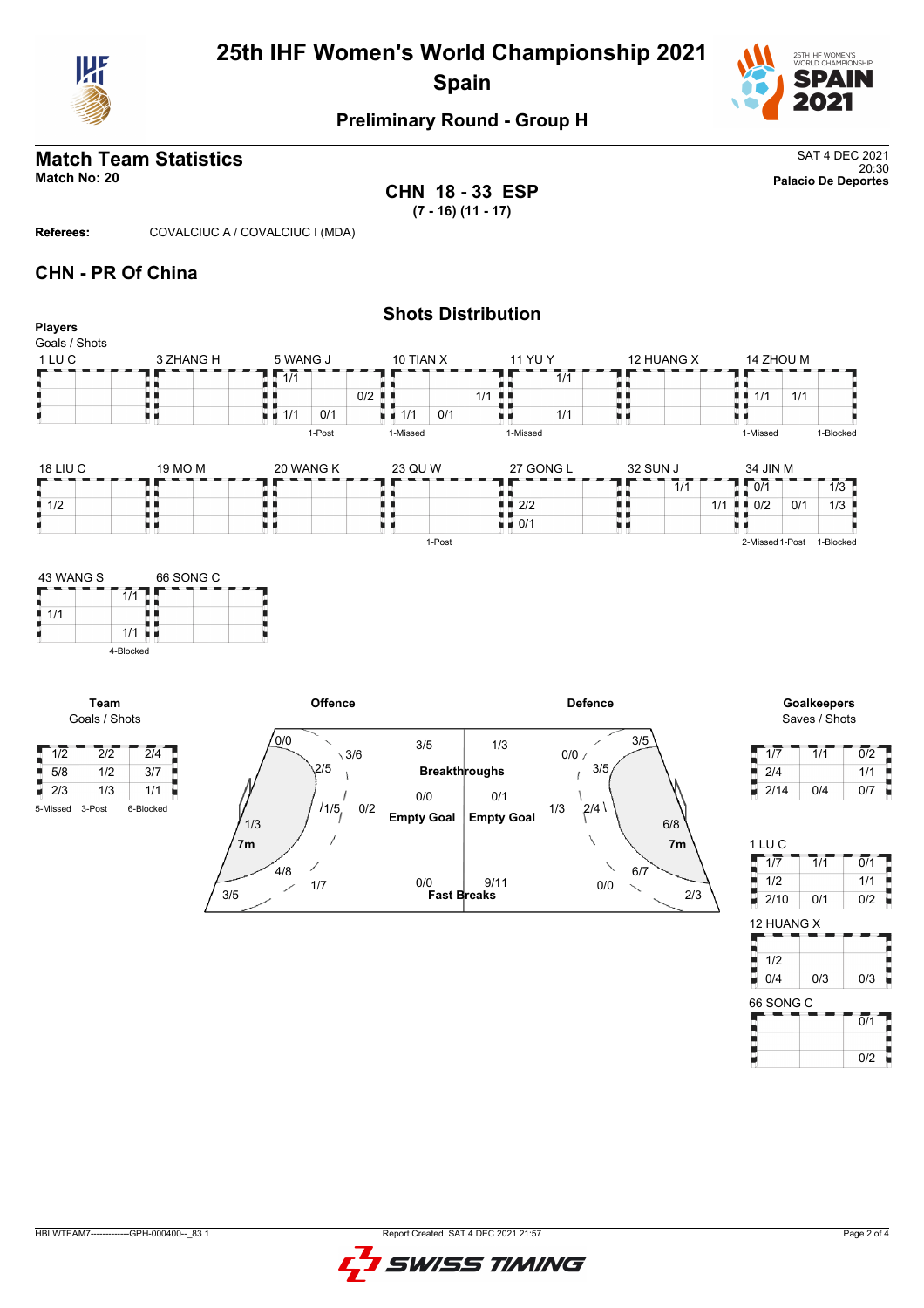



## **Preliminary Round - Group H**

# **Match Team Statistics**<br>Match No: 20<br>Palacio De Deportes

**CHN 18 - 33 ESP (7 - 16) (11 - 17)**

20:30 **Match No: 20 Palacio De Deportes**

**Referees:** COVALCIUC A / COVALCIUC I (MDA)

#### **ESP - Spain**

|     | <b>Players</b>                         |       |              |       |      | <b>Shots</b> |                |           |     |     | <b>Offence</b> |    | <b>Defence</b> |                |    | <b>Penalties</b> |     | <b>TP</b> |
|-----|----------------------------------------|-------|--------------|-------|------|--------------|----------------|-----------|-----|-----|----------------|----|----------------|----------------|----|------------------|-----|-----------|
| No. | <b>Name</b>                            | G/S   | $\%$         | 6m    | Wing | 9m           | 7 <sub>m</sub> | <b>FB</b> | ВT  | EG  | AS             | ΤF | ST             | <b>BS</b>      | YC | 2Min  RC         | BC. |           |
| 4   | <b>MARTIN BERENGUER Carmen Dolores</b> | 4/6   | 67           |       | 1/2  |              | 2/3            | 1/1       |     |     | 3              |    |                |                |    |                  |     | 33:45     |
| 6   | <b>CAMPOS COSTA Carmen</b>             | 3/5   | 60           | 0/1   |      | 1/1          | 1/1            |           | 1/2 |     | 2              |    | $\overline{2}$ |                |    |                  |     | 35:23     |
| 10  | <b>CESAREO ROMERO Elisabet</b>         | 2/3   | 67           | 2/3   |      |              |                |           |     |     |                |    |                | $\overline{2}$ |    |                  |     | 30:37     |
| 12  | NAVARRO GIMENEZ Silvia                 |       |              |       |      |              |                |           |     |     |                |    |                |                |    |                  |     | 1:00      |
| 13  | <b>HERNANDEZ SELVA Laura</b>           | 2/4   | 50           | 0/1   | 1/1  |              | 1/1            | 0/1       |     |     | 3              |    |                |                |    |                  |     | 16:08     |
| 16  | CASTELLANOS SOANEZ Mercedes            | 0/1   | $\mathbf{0}$ |       |      |              |                |           |     | 0/1 |                |    | 1              |                |    |                  |     | 56:01     |
| 17  | GUTIERREZ BERMEJO Jennifer Maria       | 3/4   | 75           |       | 1/2  |              |                | 2/2       |     |     | 2              |    | $\overline{2}$ |                |    |                  |     | 31:09     |
| 18  | <b>ECHEVERRIA MARTINEZ Maitane</b>     | 2/2   | 100          |       | 1/1  |              |                | 1/1       |     |     | $\overline{2}$ |    | 1              |                |    |                  |     | 26:15     |
| 30  | LOPEZ JIMENEZ Soledad                  | 2/4   | 50           |       | 1/2  |              | 1/2            |           |     |     |                |    |                |                |    |                  |     | 18:33     |
| 33  | GASSAMA CISSOKHO Kaba                  | 3/3   | 100          | 3/3   |      |              |                |           |     |     | 4              |    | $\overline{1}$ |                |    |                  |     | 25:06     |
| 39  | RODRIGUEZ RODRIGUEZ Almudena Maria     |       |              |       |      |              |                |           |     |     | 3              |    |                |                |    |                  |     | 20:02     |
| 44  | HERNANDEZ SERRADOR Ainhoa              | 3/3   | 100          | 2/2   |      |              |                | 1/1       |     |     |                |    |                |                |    |                  |     | 18:01     |
| 51  | <b>ESPINOLA PEREZ Irene</b>            | 1/2   | 50           | 1/1   |      | 0/1          |                |           |     |     | 2              |    | 1              |                |    |                  |     | 36:58     |
| 62  | <b>ARCOS POVEDA Paula</b>              | 2/3   | 67           | 1/1   |      | 0/1          | 1/1            |           |     |     |                |    |                |                |    |                  |     | 27:10     |
| 86  | CABRAL BARBOSA Alexandrina             | 5/9   | 56           | 2/4   |      |              |                | 3/4       | 0/1 |     | 4              |    |                |                |    |                  |     | 30:45     |
| 99  | <b>GONZALEZ ALVAREZ Mireya</b>         | 1/1   | 100          |       |      |              |                | 1/1       |     |     | 2              | 3  |                |                |    |                  |     | 13:07     |
|     | Bench/Team                             |       |              |       |      |              |                |           |     |     |                |    |                |                |    |                  |     |           |
|     | <b>Totals</b>                          | 33/50 | 66           | 11/16 | 5/8  | 1/3          | 6/8            | 9/11      | 1/3 | 0/1 | 30             | 9  | 9              | 6              |    | $\overline{2}$   |     |           |

|                 | Goalkeepers                 | <b>Total Shots</b> |    | 6m Shots |    | <b>Wing Shots</b> |   | 9 <sub>m</sub> Shots |     | 7m Shots |      | <b>Fast Breaks</b> |   | <b>Breakthroughs</b> |    |
|-----------------|-----------------------------|--------------------|----|----------|----|-------------------|---|----------------------|-----|----------|------|--------------------|---|----------------------|----|
| <b>No</b>       | <b>Name</b>                 | S/S                | %  | S/S      | %  | S/S               | % | S/S                  | %   | S/S      | %    | S/S                | % | S/S                  | %  |
| 12 I            | NAVARRO GIMENEZ Silvia      | 2/3                | 67 |          |    |                   |   | 1/1                  | 100 | 1/2      | 50   |                    |   |                      |    |
| 16 <sup>1</sup> | CASTELLANOS SOANEZ Mercedes | 12/29              | 41 | 4/11     | 36 | 0/3               |   | 5/9                  | 56  | 1/1      | 100. |                    |   | 2/5                  | 40 |
|                 | <b>Totals</b>               | 14/32              | 44 | 4/11     | 36 | 0/3               |   | 6/10                 | 60  | 2/3      | 67   |                    |   | 2/5                  | 40 |

| <b>Team Shots</b>      | Goals | <b>Saves</b> | <b>Missed</b> | Post | <b>Blocked</b> | Total | %  |
|------------------------|-------|--------------|---------------|------|----------------|-------|----|
| 6m Shots               | 11    | 3            |               | 2    |                | 16    | 69 |
| <b>Wing Shots</b>      | 5     |              |               |      |                | 8     | 63 |
| 9m Shots               |       | 2            |               |      |                |       | 33 |
| 7m Shots               | 6     |              |               | 2    | N/A            | 8     | 75 |
| <b>Fast Breaks</b>     | 9     |              | 2             |      |                | 11    | 82 |
| <b>Breakthroughs</b>   |       |              |               |      |                | ົ     | 33 |
| <b>Empty Net Goals</b> |       | N/A          |               |      |                |       |    |
| <b>Totals</b>          | 33    |              |               | 6    |                | 50    | 66 |

**Number of Attacks:** 58, **Scoring Efficiency:** 57%